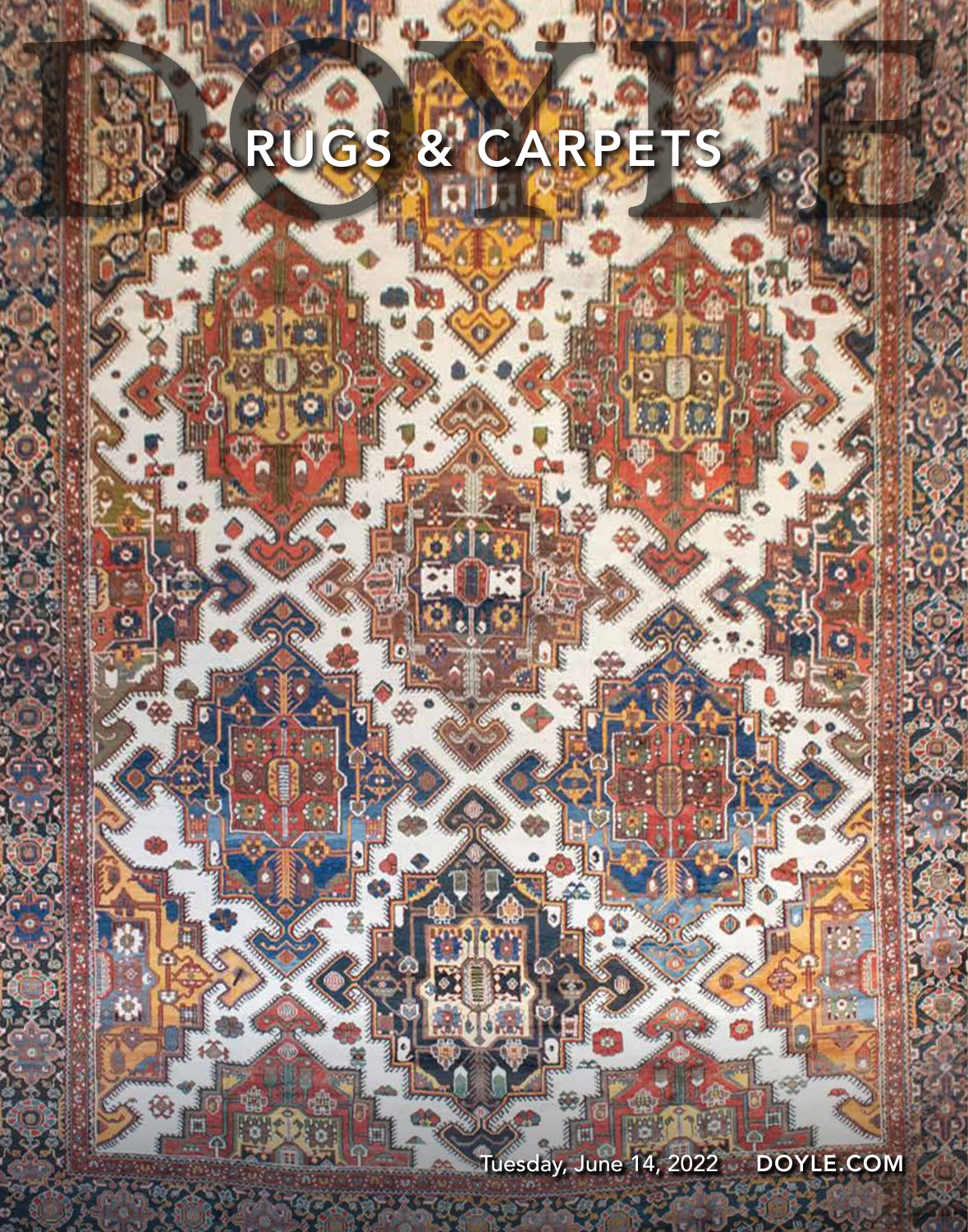# DOYLE

## RUGS & CARPETS

## TIMED AUCTION

Soft Close, Tuesday, June 14, 2022 at 10am Eastern

## **EXHIBITION**

Saturday, June 11, Noon – 5pm Sunday, June 12, Noon – 5pm Monday, June 13, Noon – 5pm And by Appointment at other times

## LOCATION

Doyle Auctioneers & Appraisers 175 East 87th Street New York, NY 10128 212-427-2730

This Gallery Guide was created on 5-31-22 Please see addendum for any changes.

Please check DOYLE.com for our Terms of Guarantee and Conditions of Sale.





Sale Info View Lots and Place Bids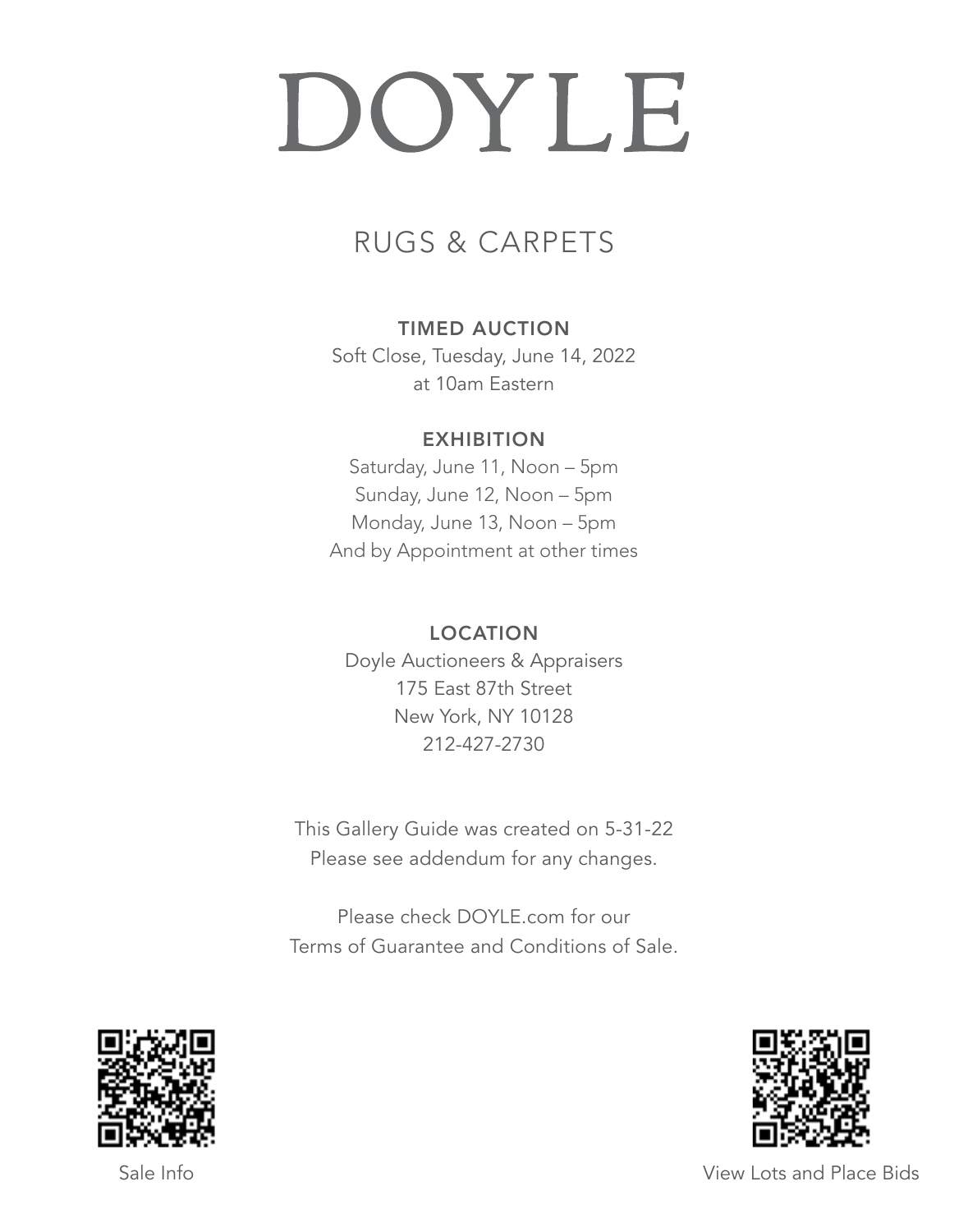#### Doyle New York

#### **1**

#### **Hereke Carpet**

West Turkey, contemporary The indigo field with a dense floral pattern overall is within a scarlet rosette and leafy vine border, 208 kpsi. *Approximately 16 feet 5 inches x 10 feet 10 inches.*

*Added machine fringes.*  $\mathsf{C}$ 

\$1,000-2,000

## **2**

**Karadja Rug**  Northwest Persia, first quarter of the 20th century

The central rosette flanked by stylized vinery on the midnight blue field is within a madder palmette and vine border. *Approximately 6 feet 5 inches x 4 feet 9 inches.*

*Losses to one end, areas of wear.*

C The Christine Biddle Wainwright Collection \$1,000-2,000

#### **3**

**Kashan Carpet** 

Central Persia, second quarter of the 20th century

The central polychrome pendant medallion on the indigo field is within a palmette and

meandering vine border. *Approximately 12 feet 1 inch x 8 feet 11 inches.*

*Areas of wear, nicks to sides, losses to one end.*  $\mathcal{C}$ 

\$1,000-1,500

#### **4**

#### **Hamadan Rug**

Northwest Persia, *circa* 1925

The central hexagonal stepped medallion on the midnight blue field is within an ivory meandering vine border. *Approximately 5 feet 5 inches and 4 feet 1 inch.*

*Frayed selvedges, losses to one end.* C The Christine Biddle Wainwright Collection \$300-500

#### **5**

#### **Kayseri Silk Carpet**

Central Anatolia, second quarter of the 20th century

The buff field with a central circular medallion is within a scarlet rosette border, 324 kpsi. *Approximately 10 feet x 8 feet 2 inches. Small spot stains.*  $\mathsf{C}$ 

\$1,000-2,000

#### **6**

#### **Qum Silk Rug**

Central Iran, contemporary The central circular medallion flanked by birds and flora on the ivory field is within a saffron floral vinery border, 484 kpsi. *Approximately 6 feet 9 inches x 4 feet 7 inches. Soiled, tack holes.*

C \$1,000-2,000













#### **7 Bakhtiari Carpet**

South Persia, *circa* 1900 The ivory field with an overall pattern of large geometric medallions is within a rosette and shrub border. *Approximately 23 feet 8 inches x 16 feet 3 inches. Moth damage, stains.* C

\$6,000-9,000

#### **8**

#### **Gabbeh Rug**

South Persia, early 20th century Four polychrome stepped medallions are within an ivory border. *Approximately 5 feet 5 inches x 3 feet 2 inches. Minor wear, irregular dimensions.*  $\overline{C}$ 

\$600-900

#### **9 Lavar Kerman Carpet**

Last quarter of the 19th century The overall floral pattern in a diamond vinery lattice is within a palmette and leafy vine border. *Approximately 9 feet 7 inches x 6 feet 5 inches. Soiled areas, areas of wear.* C

\$3,000-5,000

#### **10 Esari Torba**

West Turkestan, last quarter of the 19th century The overall pattern of rosettes and stylized shrubs is on a madder field. *Approximately 5 feet 1 inch x 1 foot 7 inches.*

 $\mathsf{C}$ \$400-600

#### **11 Fereghan Carpet**

North Persia, *circa* 1900 The pale amber field with a polychrome Herati pattern overall is within an ivory meandering floral vinery border. *Approximately 13 feet x 8 feet 9 inches.*

*Areas of wear, slightly dry foundation, minor end losses, two slits on one end.*  $\mathsf{C}$ 

\$700-1,000

#### **12**

**Two Sarouk Rugs**  North Persia, *circa* 1925 *Approximately 4 feet 1 inch x 2 feet 2 inch and 4 feet 1 inch x 2 feet 1 inch. Minor end fraying to both.*

\$200-300

 $\mathsf{C}$